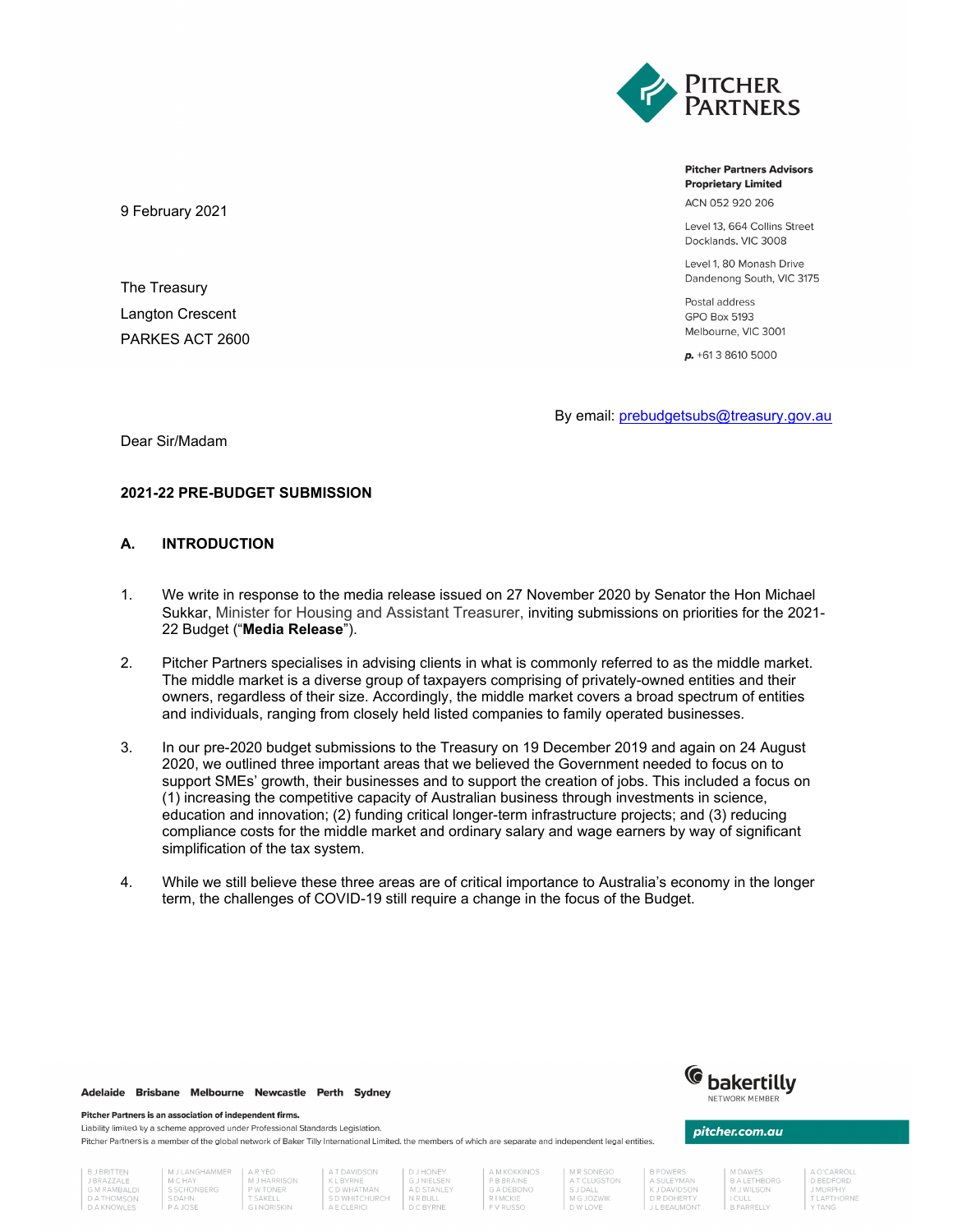

- 5. The impact of COVID-19 has been significant for many businesses in the middle market. Many of the Government's initiatives (such as the Cash Flow Boost, the JobKeeper and JobMaker regimes and temporary full expensing) have provided much needed assistance for businesses to aid their survival during this period and has helped to encourage spending on business investments assets. However, there is substantial concern in the middle market about the uncertainty of the future for business taxpayers once these stimulus measures cease to have affect. In particular, there is a concern that these measures will not lead to job growth in the future periods.
- 6. Transitioning the economy cannot be achieved straight away. To facilitate longer term growth, we acknowledge that the Government will need to re-assess the systemic nature of our taxation system. However, such a review could take some time (which may be too late). Accordingly, the Government must be able to introduce policies in the short term that will have a meaningful impact on business and employment.

# **B. TAX LAW PROPOSALS**

### **Corporate tax rate reduction**

- 7. We believe that one simple change, being a reduction in the corporate tax rate, could provide additional cash to small business that would assist working capital needs. A corporate tax rate reduction is a very effective measure in promoting business expenditure. This is because a corporate tax rate reduction is coupled with a reduction in the franking credits that attach to dividends. This means that, if the profits are paid to the owners, the owners will generally pay significant top-up tax. However, if the profits are used for business purposes (such as for the payment of wages or for acquiring new assets), the payments result in further tax deductions. Accordingly, a reduction in tax rate for corporate taxpayers implicitly should result in an increase in business spending.
- 8. We therefore would encourage the Government to consider:
	- 8.1. Bringing forward the planned reduction in the corporate tax rate for base rate entities to 25% so that it applies for the 2020/21 income year.
	- 8.2. Further reducing the corporate tax rate for base rate entities to 20% for the 2021/22 income year ("**small business special tax rate**").
	- 8.3. Whether the small business special tax rate be limited to relatively more active base rate entities (e.g. by reducing the base rate entity passive income threshold from 80% to, say 60% of assessable income).
	- 8.4. Placing a cap on the total franking credit benefits that a base rate entity may pass out to its shareholders. Together with the impact of the change in the applicable gross up rate, this would provide a disincentive for base rate entities to pay out the cash savings as dividends.
- 9. We acknowledge this policy could encourage a greater use of Division 7A compliant loans ("section 109N loans") that require a repayment over seven years. This would not be consistent with our policy suggestion and would defeat the purpose of the policy (i.e. by allow corporate profits to be lent to individuals for private purposes).
- 10. To counter that, we would suggest that consideration be given to restricting the extent to which base rate entities can increase their section 109N loans (i.e. loans made over a 7 year period). For example, 109N loans could be limited to those that are made to other entities where the money is used by that